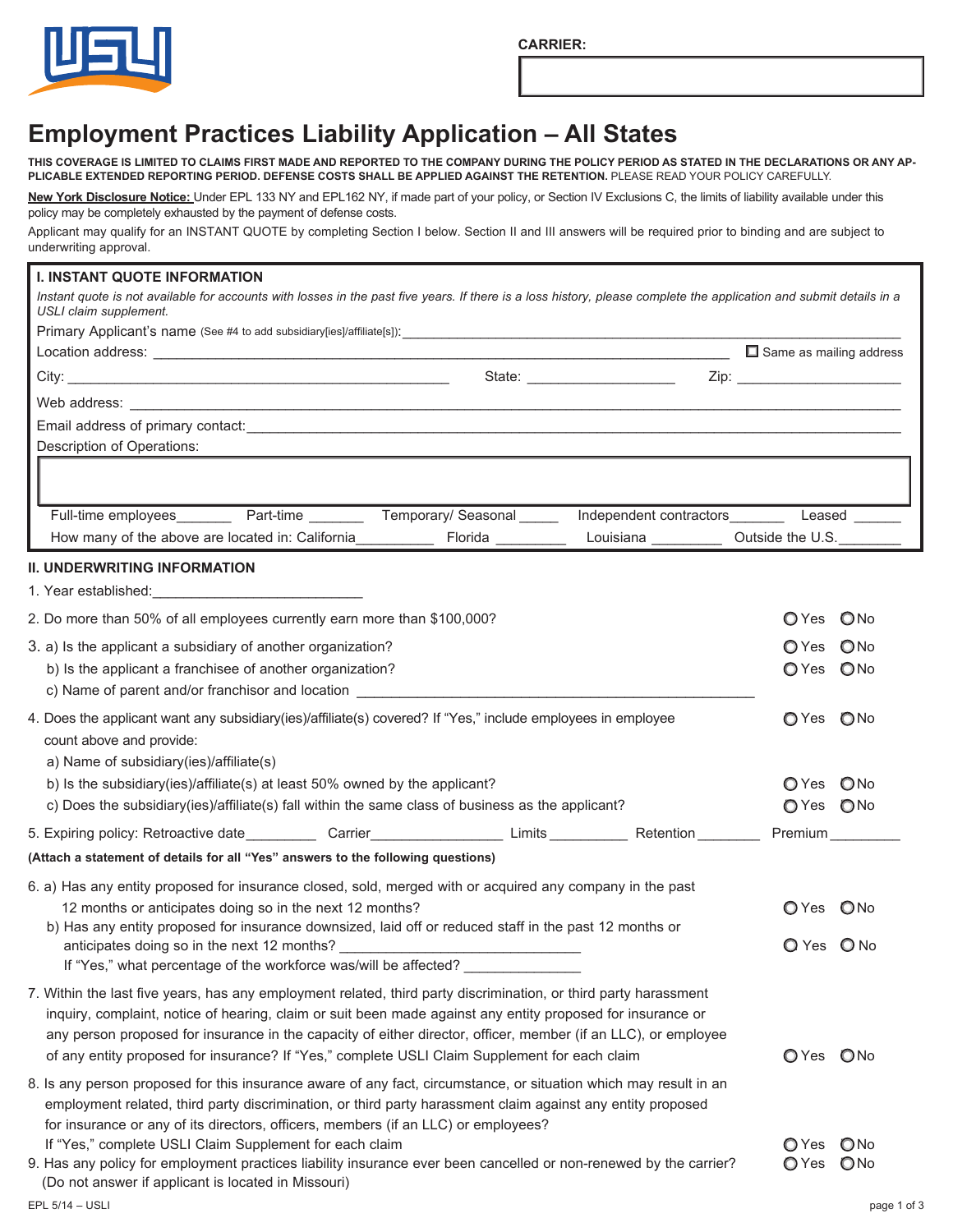## **III. WRITTEN EMPLOYMENT GUIDELINES**

- Applicant currently has a written *e-mail/internet* policy in place **OR**
- Applicant agrees to implement a written *email/internet* policy within 60 days of the effective date of coverage **OR**
- Applicant does not have a written *email/internet* policy in place and will not implement such policy.

**The written employment policies below are required to obtain coverage with USLI. By checking the boxes below and signing this application, the applicant agrees they either have or will implement and maintain the policies below within sixty (60) days of the effective date of coverage**

- Applicant currently has a written *anti-discrimination* policy in place **OR**
- Applicant agrees to implement a written *anti-discrimination* policy within 60 days of the effective date of coverage **OR**
- Applicant does not have a written *anti-discrimination* policy in place and will not implement such policy.
- Applicant currently has a written *anti-harassment* policy in place **OR**
- Applicant agrees to implement a written *anti-harassment* policy within 60 days of the effective date of coverage **OR**
- Applicant does not have a written *anti-harassment* policy in place and will not implement such policy.

### **IV. ADDITIONAL APPLICANT INFORMATION**

Applicant's mailing address: \_\_\_\_\_\_\_\_\_\_\_\_\_\_\_\_\_\_\_\_\_\_\_\_\_\_\_\_\_\_\_\_\_\_\_\_\_\_\_\_\_\_\_\_\_\_\_\_\_\_\_\_\_\_\_\_\_\_\_\_\_\_\_\_\_\_\_\_\_\_\_\_\_\_\_\_\_\_\_\_\_\_\_\_\_\_

| ۰,<br>×. |  |
|----------|--|

City: \_\_\_\_\_\_\_\_\_\_\_\_\_\_\_\_\_\_\_\_\_\_\_\_\_\_\_\_\_\_\_\_\_\_\_\_\_\_\_\_\_\_\_\_\_\_\_ State: \_\_\_\_\_\_\_\_\_\_\_\_\_\_\_\_\_\_\_ Zip: \_\_\_\_\_\_\_\_\_\_\_\_\_\_\_\_\_\_\_\_\_

### **FRAUD STATEMENTS**

**Arizona Notice:** Misrepresentations, omissions, concealment of facts and incorrect statements shall prevent recovery under the policy only if the misrepresentations, omissions, concealment of facts or incorrect statements are; fraudulent or material either to the acceptance of the risk, or to the hazard assumed by the insurer or the insurer in good faith would either not have issued the policy, or would not have issued a policy in as large an amount, or would not have provided coverage with respect to the hazard resulting in the loss, if the true facts had been made known to the insurer as required either by the application for the policy or otherwise.

**Colorado Fraud Statement:** It is unlawful to knowingly provide false, incomplete, or misleading facts or information to an insurance company for the purpose of defrauding or attempting to defraud the company. Penalties may include imprisonment, fines, denial of insurance and civil damages. Any insurance company or agent of an insurance company who knowingly provides false, incomplete, or misleading facts or information to a policyholder or claimant for the purpose of defrauding or attempting to defraud the policyholder or claimant with regard to a settlement or award payable from insurance proceeds shall be reported to the Colorado division of insurance within the department of regulatory agencies.

**District of Columbia Fraud Statement:** WARNING: It is a crime to provide false or misleading information to an insurer for the purpose of defrauding the insurer or any other person. Penalties include imprisonment and/or fines. In addition, an insurer may deny insurance benefits if false information materially related to a claim was provided by the applicant.

**Florida Fraud Statement:** Any person who knowingly and with intent to injure, defraud, or deceive any insurer files a statement of claim or an application containing any false, incomplete, or misleading information is guilty of a felony of the third degree.

**Florida Notice:** (Applies only if policy is non-admitted) You are agreeing to place coverage in the surplus lines market. Superior coverage may be available in the admitted market and at a lesser cost. Persons insured by surplus lines carriers are not protected under the Florida Insurance Guaranty Act with respect to any right of recovery for the obligation of an insolvent unlicensed insurer.

**Florida and Illinois Punitive Damages Notice:** I understand that there is no coverage for punitive damages assessed directly against an insured under Florida and Illinois law. However, I also understand that punitive damages that are not assessed directly against an insured, also known as "vicariously assessed punitive damages", are insurable under Florida and Illinois law. Therefore, if any Policy is issued to the Applicant as a result of this Application and such Policy provides coverage for punitive damages, I understand and acknowledge that the coverage for Claims brought in the State of Florida and Illinois is limited to "vicariously assessed punitive damages" and that there is no coverage for directly assessed punitive damages.

Kansas Fraud Statement: Any person who, knowingly and with intent to defraud, presents, causes to be presented or prepares with knowledge or belief that it will be presented to or by an insurer, purported insurer, broker or any agent thereof, any written statement as part of, or in support of, an application for the issuance of, or the rating of an insurance policy for personal or commercial insurance, or a claim for payment or other benefit pursuant to an insurance policy for commercial or personal insurance which such person knows to contain materially false information concerning any fact material thereto; or conceals, for the purpose of misleading, information concerning any fact material thereto may be guilty of a crime and may be subject to fines and confinement in prison. **Kentucky Fraud Statement:** Any person who knowingly and with intent to defraud any insurance company or other person files an application for insurance containing any materially false information or conceals, for the purpose of misleading, information concerning any fact material thereto commits a fraudulent insurance act, which is a crime.

**Maine Fraud Statement:** It is a crime to knowingly provide false, incomplete or misleading information to an insurance company for the purpose of defrauding the company. Penalties may include imprisonment, fines or a denial of insurance benefits. A binder may not be withdrawn but a prospective notice of cancellation may be sent and coverage denied for fraud or material misrepresentation in obtaining coverage. A policy may not be unilaterally rescinded or voided. **Maine and Washington Fraud Statement**: It is a crime to knowingly provide false, incomplete or misleading information to an insurance company for the purpose of defrauding the company. Penalties may include imprisonment, fines or a denial of insurance benefits. A binder may not be withdrawn but a prospective notice of cancellation may be sent and coverage denied for fraud or material misrepresentation in obtaining coverage. A policy may not be unilaterally rescinded or voided.

**Maryland Fraud Statement:** Any person who knowingly or willfully presents a false or fraudulent claim for payment of a loss or benefit or who knowingly or willfully presents false information in an application for insurance is guilty of a crime and may be subject to fines and confinement in prison. **Minnesota Notice:** Authorization or agreement to bind the insurance may be withdrawn or modified only based on changes to the information contained in this application prior to the effective date of the insurance applied for that may render inaccurate, untrue or incomplete any statement made with a minimum of 10 days notice given to the insured prior to the effective date of cancellation when the contract has been in effect for less than 90 days or is being canceled for nonpayment of premium.

**New Jersey Fraud Statement:** Any person who includes any false or misleading information on an application for an insurance policy is subject to criminal and civil penalties.

**New York Disclosure Notice:** This policy is written on a claims made basis and shall provide no coverage for claims arising out of incidents, occurrences or alleged Wrongful Acts or Wrongful Employment Acts that took place prior to retroactive date, if any, stated on the declarations. This policy shall cover only those claims made against an insured while the policy remains in effect for incidents reported during the Policy Period or any subsequent renewal of this Policy or any extended reporting period and all coverage under the policy ceases upon termination of the policy except for the automatic extended reporting period coverage unless the insured purchases additional extend reporting period coverage. The policy includes an automatic 60 day extended claims reporting period following the termination of this policy. The Insured may purchase for an additional premium an additional extended reporting period of 12 months, 24 months or 36 months following the termination of this policy. Potential coverage gaps may arise upon the expiration for this extended reporting